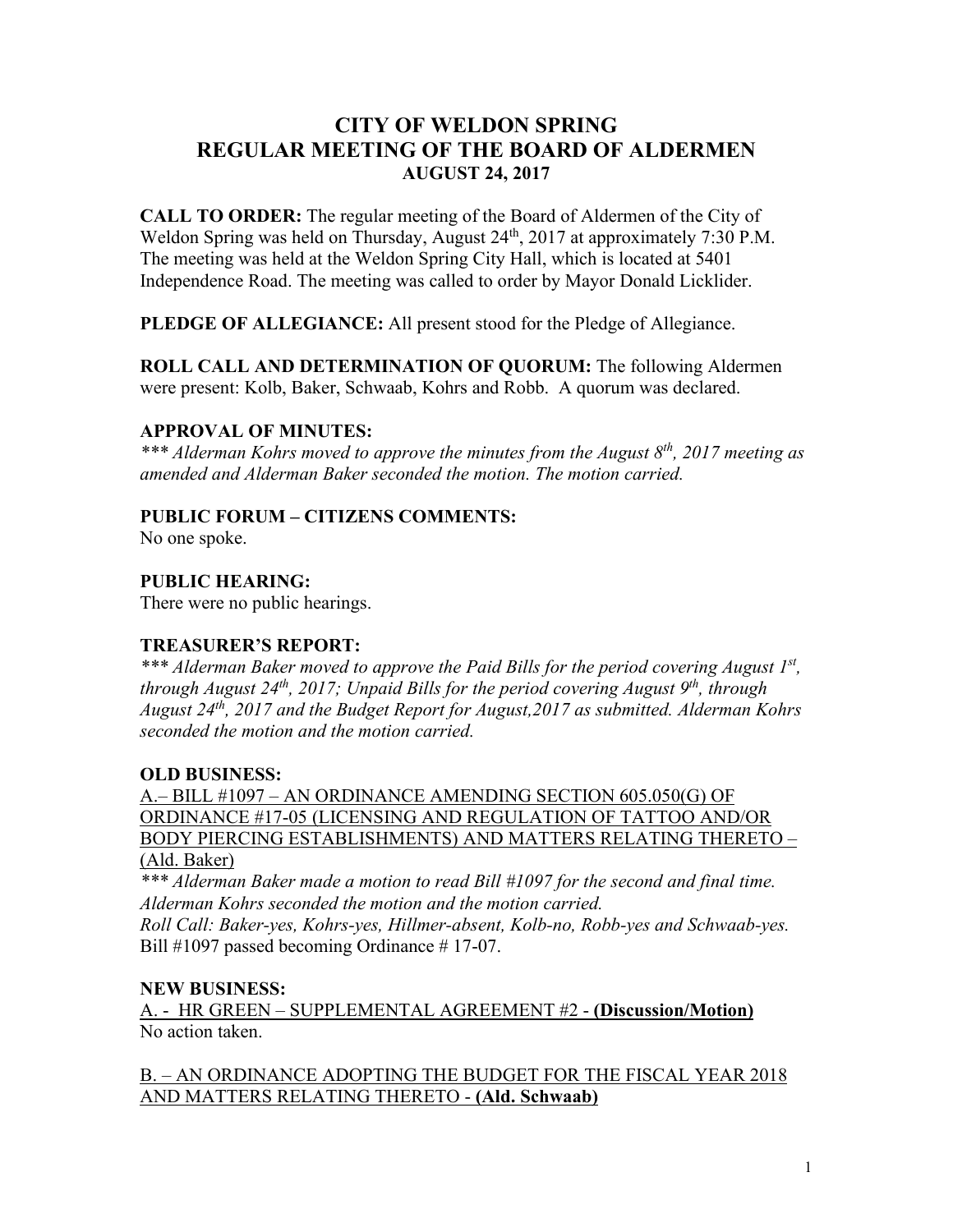*\*\*\* Alderman Robb made a motion to introduce Bill # 1098 for the first reading and Alderman Kohrs seconded the motion. The motion carried.*

**Alderman Robb** indicated that there would be an operational budget and a separate project budget.

# C. – RELEASE OF ESCROW – 395 PATRIOTIC TRAIL - \$4,000 -

# **(Consideration/Motion)**

*\*\*\* Alderman Baker made a motion to approve the release of the escrow in the amount of \$4,000.00 for the property located at 395 Patriotic Trail. Alderman Robb seconded the motion and the motion carried.*

#### D. – FISCAL YEAR (2016) AUDITED FINANCIAL STATEMENTS – **(Discussion/Motion)**

*\*\*\* Alderman Robb moved to approve the 2016 audited financial statement and Alderman Schwaab seconded the motion. The motion carried.* **Alderman Schwaab** asked what "risk mitigation" meant. **Alderman Robb** stated that basically it was a system of checks and balances.

# E. – SOFTWARE AND INSTALLATION PURCHASE – (Microsoft Office 365) – **(Discussion/Motion)**

*\*\*\*Alderman Kohrs made a motion to purchase five (5) Microsoft Office 365 licenses from CDS Office Technologies in the amount of \$1,130.00 to be installed on the following workstations: City Administrator, City Clerk, Court Administrator, City Treasurer and the Administrative Assistant. Alderman Robb seconded the motion. The motion carried.*

# F. – NEWSLATTER APPROVAL – **(Discussion/Motion)**

*\*\*\* Alderman Kohrs made a motion to approve the second draft of the Newsletter as amended with the inclusion of information regarding the upcoming Planning & Zoning meeting that will have a public hearing on the proposed Vanguard Apartments. Alderman Kolb seconded the motion and the motion carried.*

# G. – CANCELLATION OF 09/12/17 BOARD OF ALDERMEN MEETING – **(Consideration/Motion)**

*\*\*\* Alderman Baker moved to cancel the 09/12/17 Board of Aldermen meeting due to other city commitments. Alderman Kolb seconded the motion and the motion carried.*

## REPORTS & COMMITTEES

**City Administrator:** The City Administrator (Michael Padella) had submitted his report previously.

6.) – Fall Festival: **Mr. Padella** proposed that the City purchase an ad in the Mid Rivers Newsmagazine for an upcoming edition to promote the Fall Festival.

**Alderman Robb** wanted to know why we were advertising it as "patriotic" and why we weren't advertising the event.

**Aldermen Kolb and Baker** both felt that we should not advertise because more people would show up and they felt that we don't have enough parking as it is.